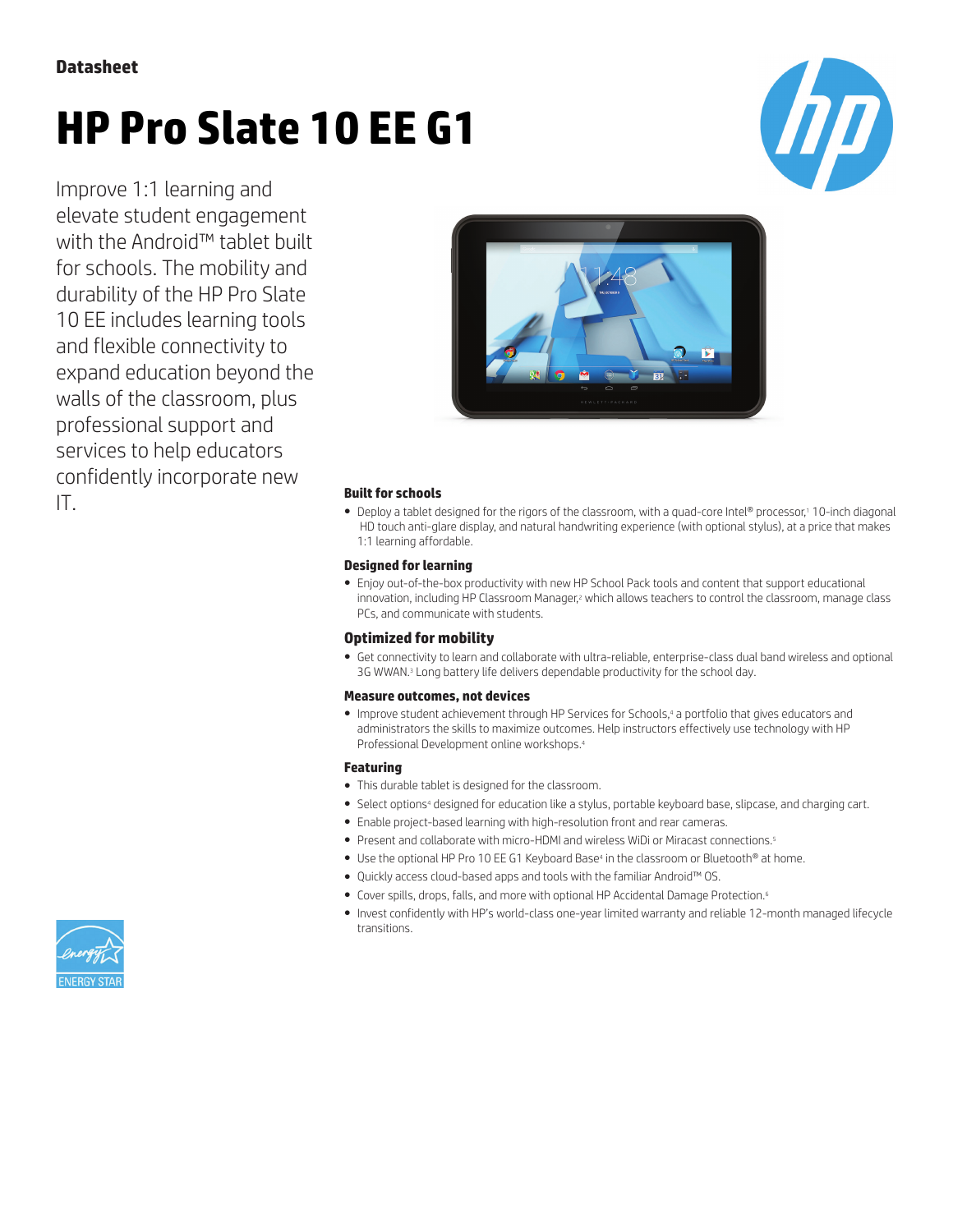# **HP Pro Slate 10 EE G1 Specifications Table**



| <b>Product Design</b>             | Grey                                                                                                                                                                                                                                                |
|-----------------------------------|-----------------------------------------------------------------------------------------------------------------------------------------------------------------------------------------------------------------------------------------------------|
| <b>Available Operating System</b> | Android™ 4.4, KitKat                                                                                                                                                                                                                                |
| <b>Processor Family</b>           | Intel <sup>®</sup> Atom® processor                                                                                                                                                                                                                  |
| <b>Available Processors</b>       | Intel® Atom® Z3735G with Intel HD Graphics (1.33 GHz, up to 1.83 GHz using Intel Burst Technology, 2 MB cache, 4 cores); Intel® Atom® Z3735F<br>with Intel HD Graphics (1.33 GHz, up to 1.83 GHz using Intel Burst Technology, 2 MB cache, 4 cores) |
| <b>Chipset</b>                    | Chipset is integrated with processor                                                                                                                                                                                                                |
| <b>Memory</b>                     | 1 GB DDR3L SDRAM; 2 GB DDR3L SDRAM<br>(Memory soldered down)                                                                                                                                                                                        |
| <b>Internal Storage</b>           | 16 GB eMMC; 32 GB eMMC; eMMC 5.0 NAND flash                                                                                                                                                                                                         |
| <b>Display</b>                    | 10.1" diagonal HD WXGA IPS anti-glare ultra slim LED-backlit (1280 x 800), capacitive multi-touch screen with digitizer 6                                                                                                                           |
| <b>Available Graphics</b>         | Intel® HD Graphics <sup>6</sup>                                                                                                                                                                                                                     |
| <b>Audio</b>                      | DTS Sound+™; 1 mono speaker; 1 digital microphone                                                                                                                                                                                                   |
| <b>Wireless Technologies</b>      | 802.11a/b/g/n (2x2) WiFi (Miracast supported) and Bluetooth® 4.0 LE combo; HP hs3110 HSPA+ Mobile Broadband with GPS support 2,3,4,5                                                                                                                |
| <b>Expansion Slots</b>            | 1 microSD<br>(supports SDXC; micro SD expandable up to 32 GB)                                                                                                                                                                                       |
| <b>Ports and Connectors</b>       | One 3.5 mm stereo headset/headphone/microphone jack; 1 micro USB 2.0; 1 micro HDMI; 1 DC-in (charging)<br>(Supports NA type headset only)                                                                                                           |
| Camera                            | 1.26 MP front-facing and 2 MP rear-facing auto-focus; 2 MP front-facing and 5 MP rear-facing auto-focus 6                                                                                                                                           |
| <b>Available Software</b>         | HP School Pack (select models); Google Mobility Services; HP ePrint Driver 7,8                                                                                                                                                                      |
| <b>Security Management</b>        | Android™ OS supported security; Android™ Device Manager                                                                                                                                                                                             |
| <b>Dimensions</b>                 | $11.02 \times 7.16 \times 0.56$ in<br>280 x 182 x 14.4 mm                                                                                                                                                                                           |
| Weight                            | Starting at 1.88 lb<br>Starting at 855 g                                                                                                                                                                                                            |
| <b>Power</b>                      | External 18 W AC adapter                                                                                                                                                                                                                            |
|                                   | 2 cell, 28.5 WHr Li-ion polymer                                                                                                                                                                                                                     |

| <b>Sensors</b>                      | Accelerometer; eCompass; GPS                                                                                                                                                                                                                                                                                                                                                                                                                                            |
|-------------------------------------|-------------------------------------------------------------------------------------------------------------------------------------------------------------------------------------------------------------------------------------------------------------------------------------------------------------------------------------------------------------------------------------------------------------------------------------------------------------------------|
| <b>Environmental</b>                | Low halogen <sup>9</sup>                                                                                                                                                                                                                                                                                                                                                                                                                                                |
| <b>Energy Efficiency Compliance</b> | ENERGY STAR® certified, EPEAT® Gold registered where applicable. EPEAT registration varies by country. See www.epeat.net for registration<br>status by country.                                                                                                                                                                                                                                                                                                         |
| <b>Expansion Solutions</b>          | HP Pro 10 EE G1 Stylus; HP Pro 10 EE G1 Keyboard Base; HP 10" Education Tablet Sleeve; HP Multi-Tablet Charging Station                                                                                                                                                                                                                                                                                                                                                 |
| <b>Warranty</b>                     | 1-year standard parts, labor and onsite limited warranty, depending on country; 1-year limited warranty on primary battery. Optional HP Care<br>Pack Services are extended service contracts which go beyond your standard warranties. Service levels and response times for HP Care Packs<br>may vary depending on your geographic location. Restrictions and limitations apply. Service starts at date of hardware purchase. For details, visit<br>www.hp.com/go/cpc. |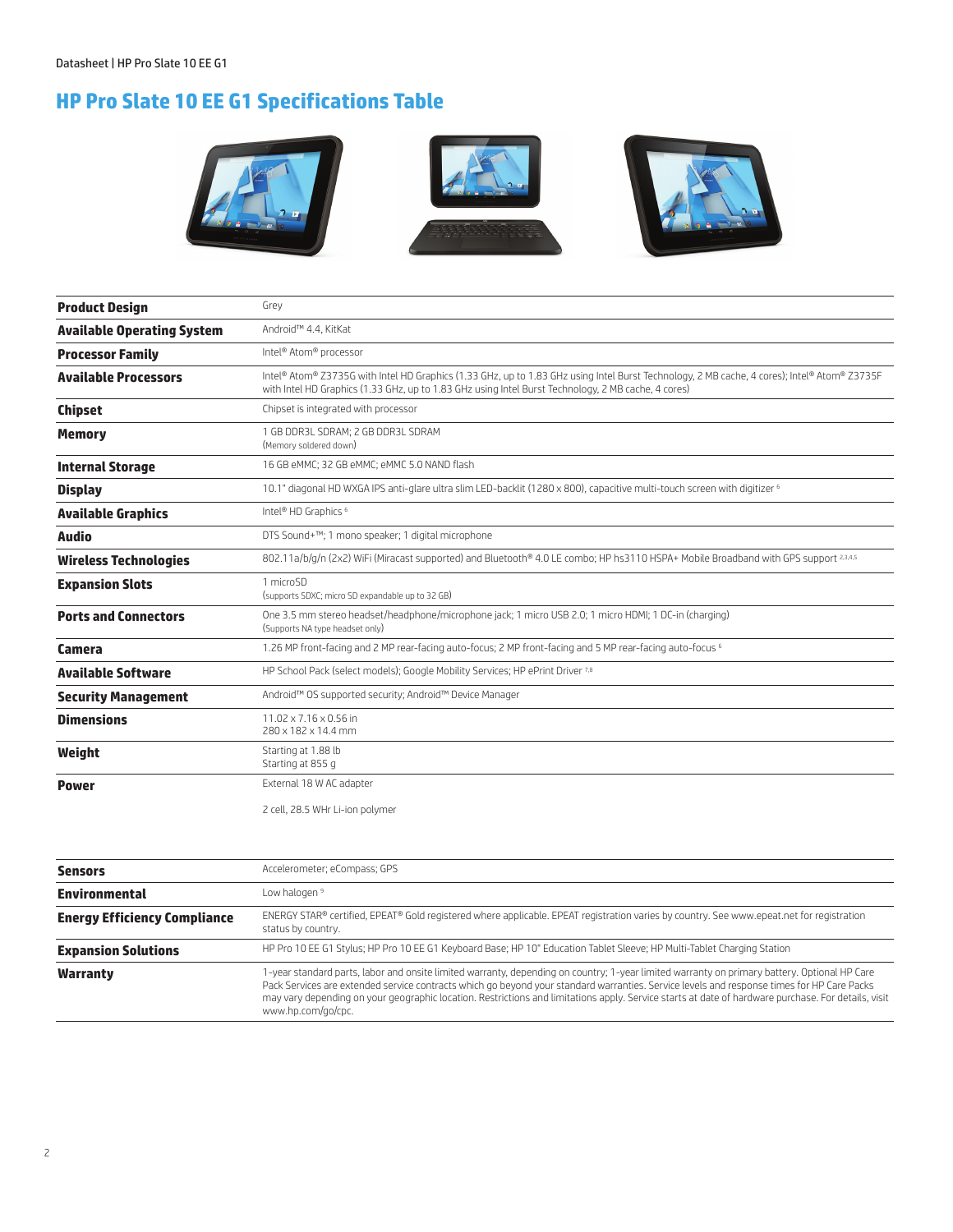# **HP Pro Slate 10 EE G1**

### Accessories and services (not included)